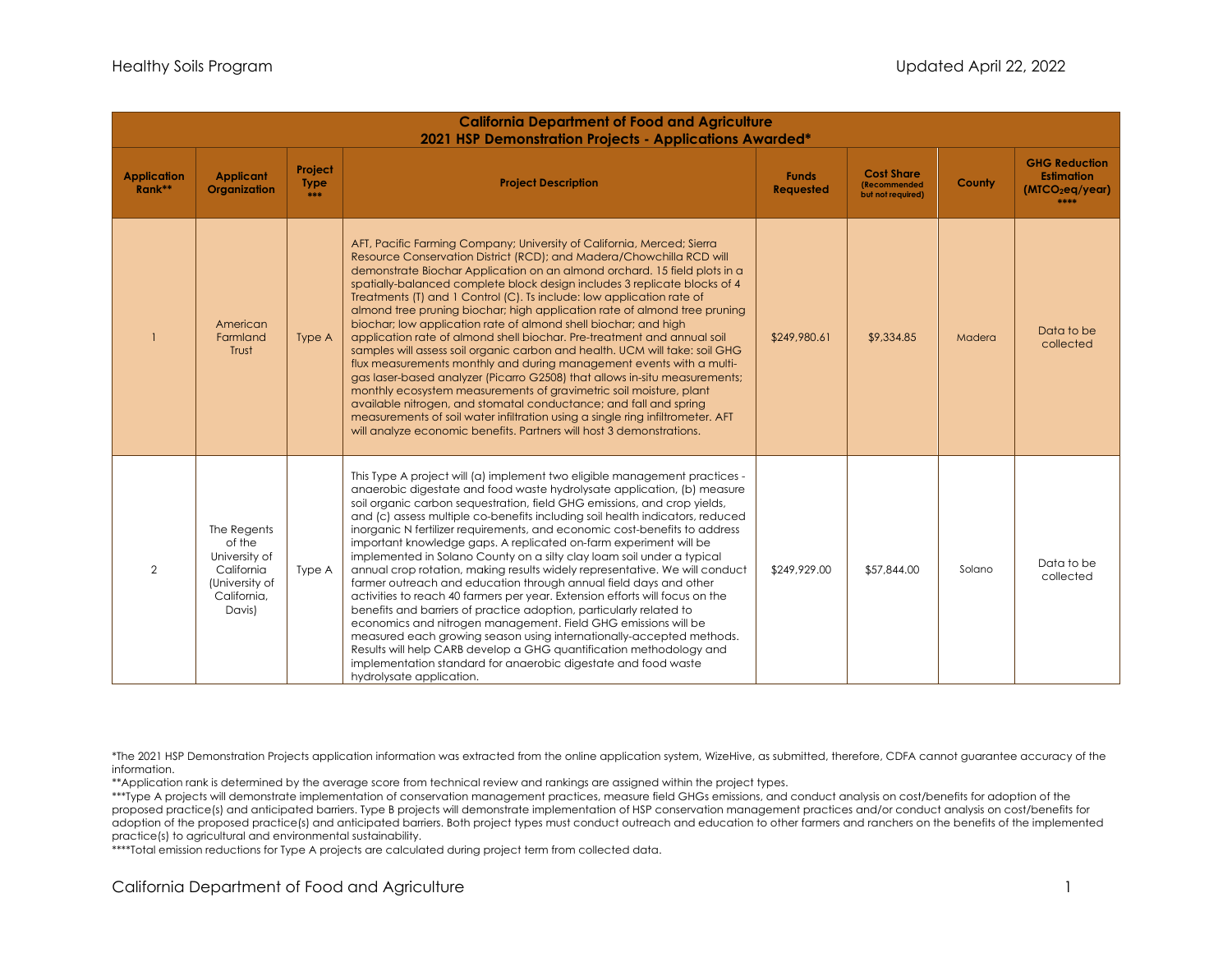| <b>California Department of Food and Agriculture</b><br>2021 HSP Demonstration Projects - Applications Awarded* |                                                 |                                   |                                                                                                                                                                                                                                                                                                                                                                                                                                                                                                                                                                                                                                                                                                                                                                                                                                                                                                                                                                                                                                                                                                                            |                           |                                                                       |          |                                                                                  |
|-----------------------------------------------------------------------------------------------------------------|-------------------------------------------------|-----------------------------------|----------------------------------------------------------------------------------------------------------------------------------------------------------------------------------------------------------------------------------------------------------------------------------------------------------------------------------------------------------------------------------------------------------------------------------------------------------------------------------------------------------------------------------------------------------------------------------------------------------------------------------------------------------------------------------------------------------------------------------------------------------------------------------------------------------------------------------------------------------------------------------------------------------------------------------------------------------------------------------------------------------------------------------------------------------------------------------------------------------------------------|---------------------------|-----------------------------------------------------------------------|----------|----------------------------------------------------------------------------------|
| <b>Application</b><br>$Rank**$                                                                                  | <b>Applicant</b><br>Organization                | Project<br><b>Type</b><br>skok sk | <b>Project Description</b>                                                                                                                                                                                                                                                                                                                                                                                                                                                                                                                                                                                                                                                                                                                                                                                                                                                                                                                                                                                                                                                                                                 | <b>Funds</b><br>Requested | <b>Cost Share</b><br><i><b>(Recommended)</b></i><br>but not required) | County   | <b>GHG Reduction</b><br><b>Estimation</b><br>(MTCO <sub>2</sub> eq/year)<br>**** |
| 3                                                                                                               | Center for<br>Land-Based<br>Learning            | Type A                            | Recent research demonstrates that biochar offers a multitude of<br>agronomic and environmental benefits, especially in combination with<br>compost application. However, on-farm use of biochar remains low<br>because of uncertainty of the costs and benefits for different cropping<br>systems. This project will increase knowledge of the carbon sequestration<br>and GHG reduction potential of biochar in a new 5-acre olive orchard,<br>address knowledge gaps on biochar's ecosystem impacts, and assist in<br>streamlining methodology for its wide scale adoption. The Center for Land-<br>Based Learning (CLBL) is collaborating with U.C. Davis and Boundary Bend<br>Olives to investigate the potential of biochar and compost to 1) increase<br>soil carbon sequestration, 2) reduce GHG emissions, 3) increase yields, and<br>4) improve soil health indicators. Treatments include biochar, compost,<br>biochar plus compost, and a grower standard control. The project's<br>location at CLBL's educational farm in Woodland will facilitate robust<br>outreach to growers in Yolo County and statewide. | \$248,375.00              | \$47,331.00                                                           | Yolo     | Data to be<br>collected                                                          |
|                                                                                                                 | California<br>Marine<br>Sanctuary<br>Foundation | Type B                            | Residue Management and Reduced Tillage is a practice that is important<br>to regenerating soil health in agricultural production and storing carbon in<br>working lands, yet little success has been reported and practical<br>knowledge on methodology, equipment and cropping cycles is critical to<br>achieve widespread adoption. This project will implement reduced tillage<br>and residue management on a 28-acre block of land in Salinas Valley,<br>reducing the number of tillage passes from conventional tillage by two-<br>thirds (from 12-15 conventional tillage passes to 4-5 reduced tillage passes)<br>and reducing the depth of soil disturbance. Braga Fresh will provide<br>oversight and management of the reduced tillage practice on this field,<br>which is in the final stage of transition from conventional to organic<br>production. Through a total of at least 8 outreach events, including at<br>least 3 on field demonstration events, the project team will share the<br>methodology, equipment and lessons learned from this project.                                                   | \$99,936.22               | \$47,175.71                                                           | Monterev |                                                                                  |

\*The 2021 HSP Demonstration Projects application information was extracted from the online application system, WizeHive, as submitted, therefore, CDFA cannot guarantee accuracy of the information.

\*\*Application rank is determined by the average score from technical review and rankings are assigned within the project types.

 adoption of the proposed practice(s) and anticipated barriers. Both project types must conduct outreach and education to other farmers and ranchers on the benefits of the implemented \*\*\*Type A projects will demonstrate implementation of conservation management practices, measure field GHGs emissions, and conduct analysis on cost/benefits for adoption of the proposed practice(s) and anticipated barriers. Type B projects will demonstrate implementation of HSP conservation management practices and/or conduct analysis on cost/benefits for practice(s) to agricultural and environmental sustainability.

\*\*\*\*Total emission reductions for Type A projects are calculated during project term from collected data.